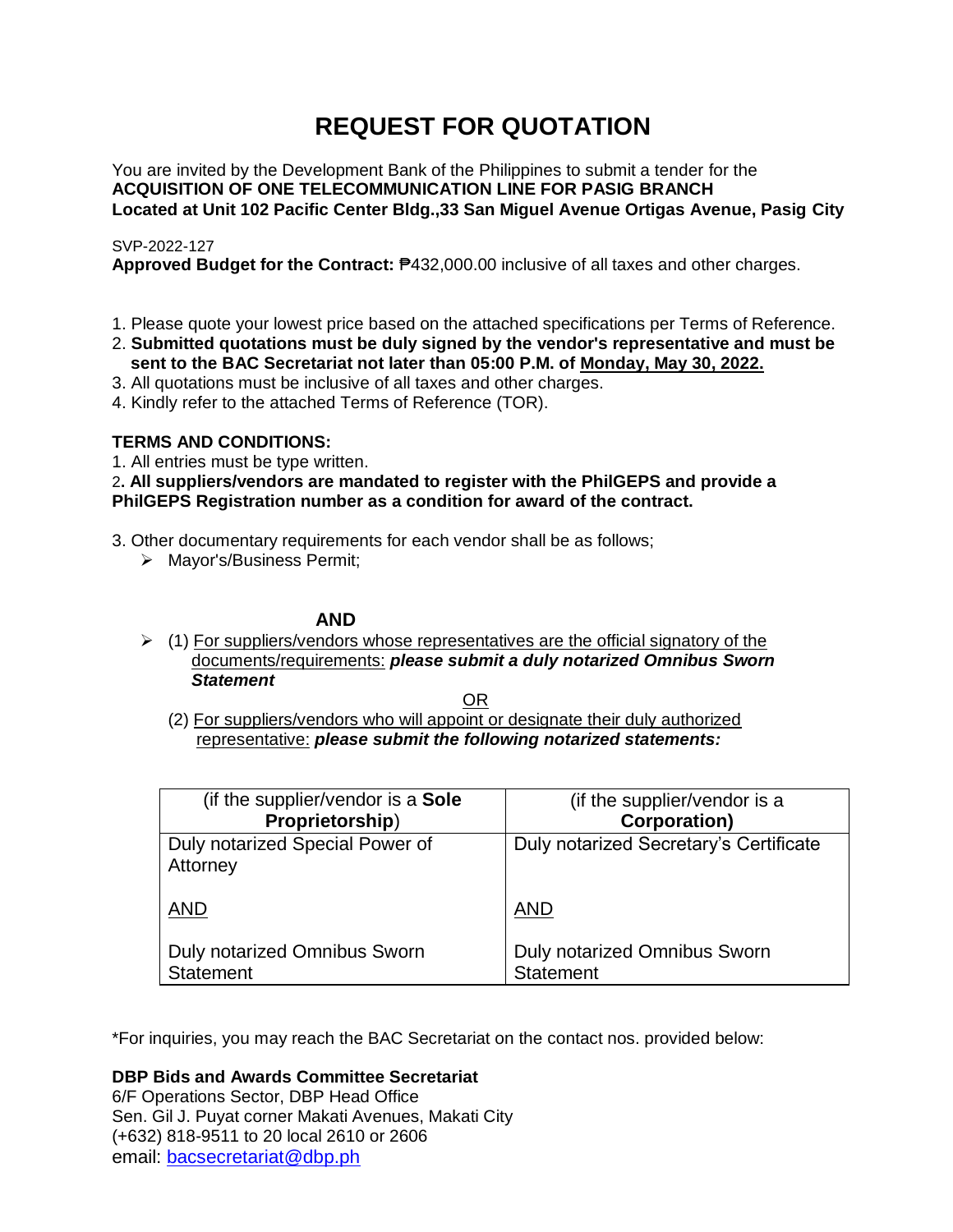**Annex A** 

# ACQUISITION OF NEW, ADDITIONAL AND/OR REPLACEMENT TELECOMMUNICATION LINE/CONNECTIVITY SERVICE FOR THE DEVELOPMENT BANK OF THE PHILIPPINES (DBP)-**PASIG BRANCH**

#### APPROVED BUDGET FOR THE CONTRACT: Php 432,000

#### **TECHNICAL SPECIFICATIONS**

#### A. BACKGROUND

The telecommunication connectivity service (line) is for the connection of DBP online systems, services and facilities in any of the following DBP remote sites:

- A.1. Branch Office, including:
	- A.1.a. Lending Center
	- A.1.b. Cash Center
	- A.1.c. Branch-Lite Unit
- A.2. Automated Teller Machine (ATM)

#### **B. OBJECTIVE**

To acquire stable, reliable and secure telecommunication connectivity/line service to link DBP remote sites to the Head Office from an authorized and qualified telecommunication service provider (Telco).

#### **C. COVERAGE OF THE CONTRACT**

The contract will be for a one (1) year period starting from date of acceptance of service with the option for automatic renewal.

#### D. MINIMUM SPECIFICATIONS

- D.1. Connectivity/Line Service Availability
	- > The minimum availability of service is 99.6%.
- D.2. Connectivity/Line Specifications
- D.2.a. Branch Office ☑
	- D.2.a.i. Wired MPLS/VPN, Radio Last Mile with minimum of 10 Mbps bandwidth
	- D.2.a.ii. Inclusive network equipment, such as router and or router/modem, must not be on End-of-Life/End-of-Support status within the contract period
	- D.2.a.iii. Router must support GRE/mGRE tunneling and IP Security (ex. dynamic VPN) and SNMP
	- D.2.a.iv. DBP shall have the full access of the router
	- D.2.a.v. Provide near real time and historical link monitoring

#### D.2.b. ATM - Wired т

- D.2.b.i. VPN connection at least 128 Kbps via MPLS
- D.2.b.ii. Inclusive network equipment, such as router and or router/modem, must not be on End-of-Life/End-of-Support status within the contract period
- D.2.b.iii. Support GRE tunneling and SNMP
- D.2.b.iv. Provide near real time and historical link monitoring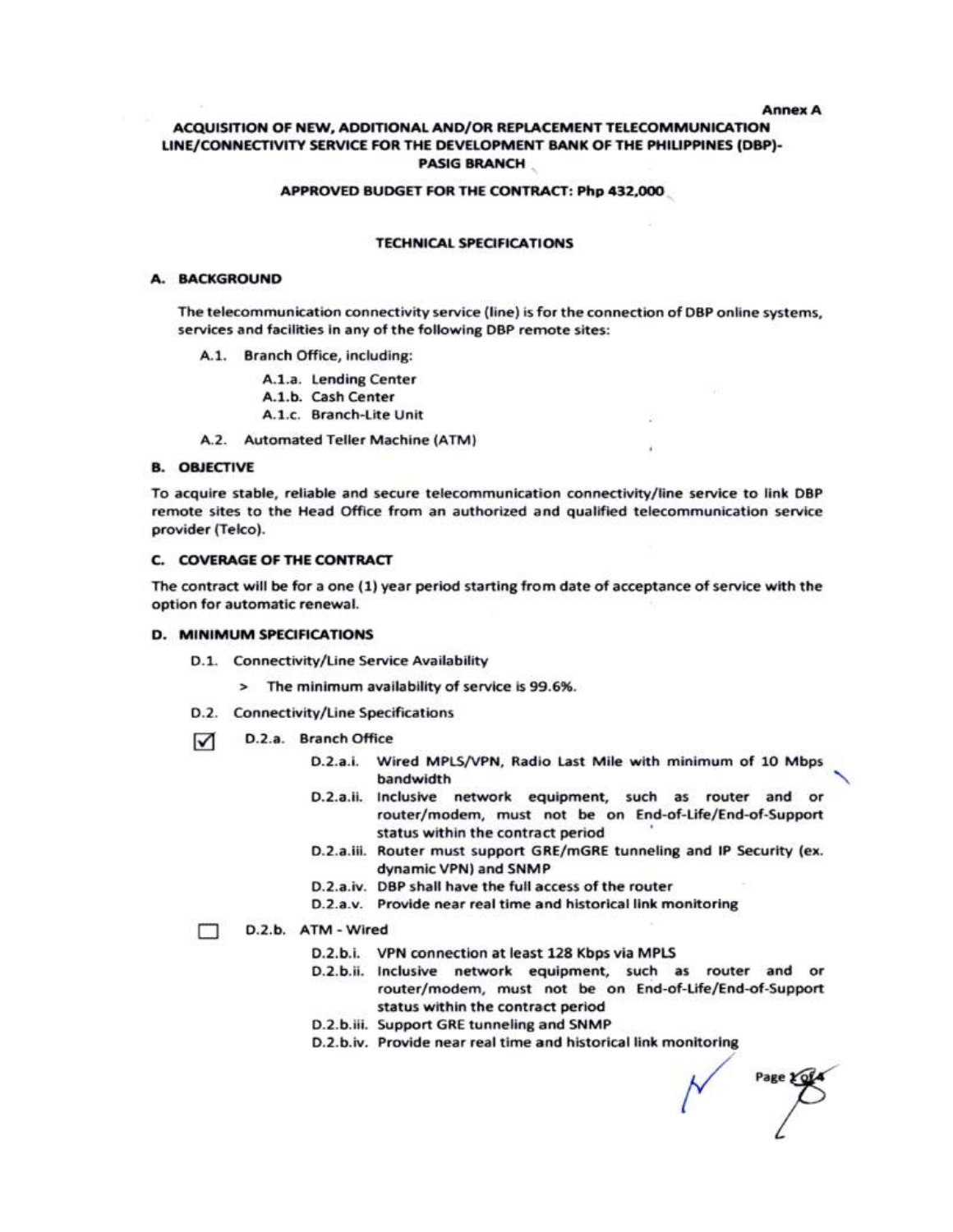ACQUISITION OF NEW, ADDITIONAL AND /OR REPLACEMENT OF TELECOMMUNICATION LINE / CONNECTIVITY SERVICE FOR THE DEVELOPMENT BANK OF THE PHILIPPINES (DBP)

- $\Box$  D.2.c.  $ATM Wireless$ 
	- D.2.c.i. Provide data transmission function by public GPRS/ GSM network or higher
	- D.2.a.vi. Inclusive network equipment, such as router and or router/modem, must not be on End-of-Life/End-of-Support status within the contract period
	- D.2.c.ii. Support GRE Tunneling and SNMP
	- D.2.c.iii. Provide GUI access for local and remote management
	- D.2.c.iv. Operate at -30~+75°C temperature
	- D.2.c.v. Has LED status indication
	- D.2.c.vi. Support RJ45 console port
	- D.2.c.vii. Include: 1 power cord, 2 antennas, 1 console cable, 1 set documentation
	- D.2.c.viii. Provide near real time and historical link monitoring.
	- D.2.c.ix. Meet the average latency requirement of not greater than 200ms measured using the Ping utility or any similar mobile applications
	- D.2.c.x. Meet signal requirement of not less than 2 bars measured using mobile or similar devices capable of said measurement
	- D.2.c.xi. DBP shall have full access to the Modem/Router
- D.3. Support Services and Incident Management
	- D.3.a. The Telco shall provide 24 x 7 onsite, telephone and email support. For every service unavailability/downtime reported, the response time shall be within thirty (30) minutes.
	- D.3.b. Upon the occurrence of service unavailability/downtime, the Telco shall:
		- D.3.b.i. Conduct problem isolation/resolution and link restoration activities
		- D.3.b.ii. Notification via electronic mail (E-mail) and telephone within one (1) hour of the occurrence
		- D.3.b.iii. Minimum of twice a day status report to DBP via E-Mail
		- D.3.b.iv. Estimated time of arrival (ETA) if onsite activities required
		- D.3.b.v. Estimated time of resolution (ETR)
		- D.3.b.vi. Root cause
		- D.3.b.vii. Comply with DBP policies on security and confidentiality during support services.

Page 2 of

- D.3.c. The Telco shall submit an incident report stating the reason/s for the outage and detailing the steps undertaken to resolve a particular problem upon DBP's request.
- D.4. Service Performance Review
	- > The Telco shall conduct a performance review session at least once every quarter of a year

# E. TELECOMMUNICATION CONNECTIVITY/LINE REQUIREMENT CLASSIFICATION

The primary objective of the following provisions is to have multiple Telcos per site, providing service redundancy, high availability and avoiding single point of failure.

 $\Box$  E.1. New Telecommunication Line Requirement

E.1.a. Covered Sites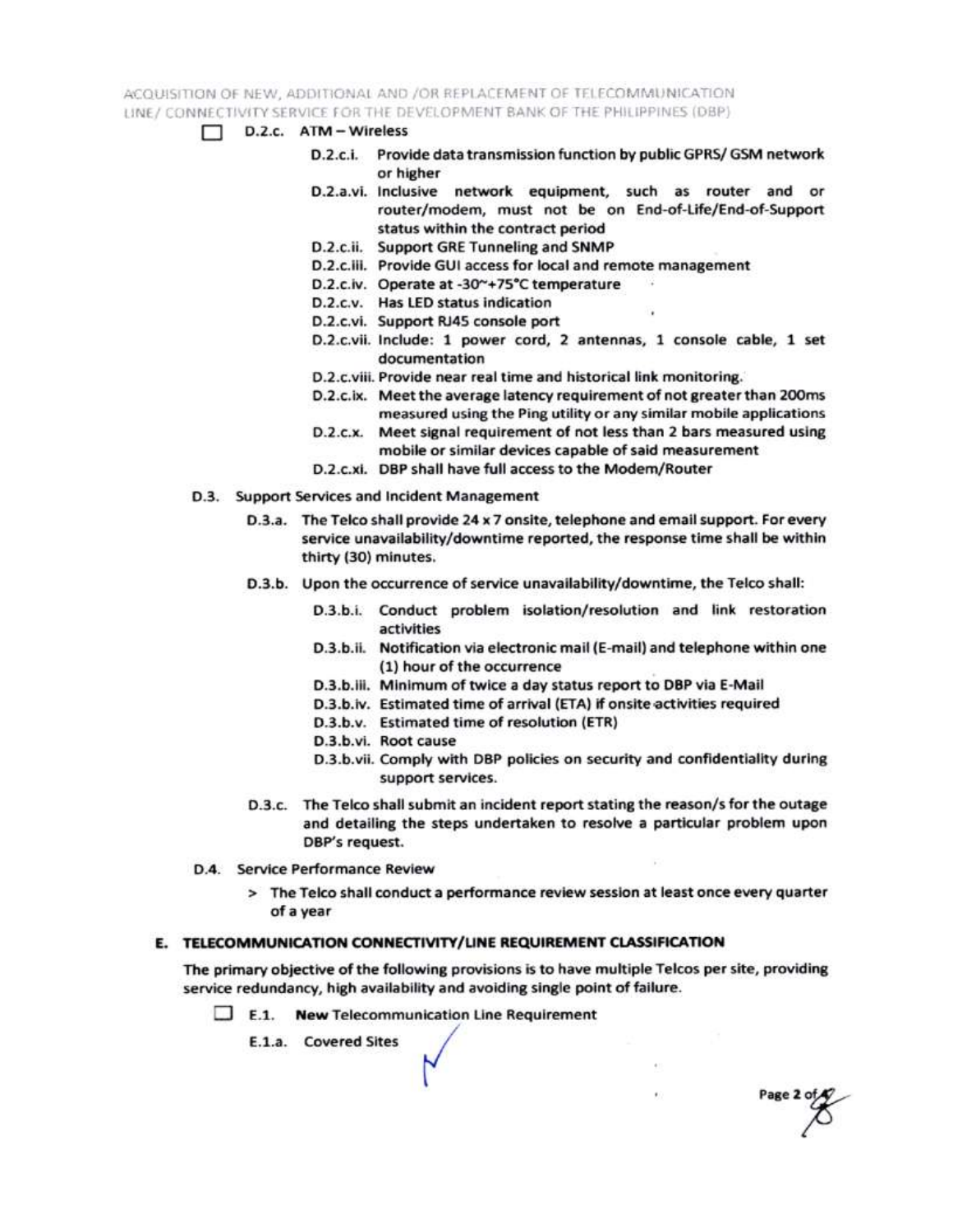ACQUISITION OF NEW, ADDITIONAL AND /OR REPLACEMENT OF TELECOMMUNICATION LINE/ CONNECTIVITY SERVICE FOR THE DEVELOPMENT BANK OF THE PHILIPPINES (DBP)

> New remotes sites

### E.1.b. Telco Selection Criteria

- > Telecommunication Line for Branch Office
	- E.1.b.i. Two (2) different Telcos (Telco A and Telco B) shall be selected
	- E.1.b.ii. Telco A is the lowest (winning) provider
	- E.1.b.iii. Telco B is the second lowest provider
- > Telecommunication Line for Additional ATM Facility of a Branch Office
	- E.1.b.iv. The Telco must be different from the one which has the majority or most of the telecommunication connectivity services provided for the ATM/s of that Branch Office
- E.2. Additional Telecommunication Line Requirement Ð
	- E.2.a. Covered Sites
		- > For existing sites with existing telecommunication line/s
	- E.2.b. Telco Exception
		- > The Telco/s of the existing line/s servicing the site shall not be invited and will not be allowed to participate
- $\sqrt{ }$ E.3. Replacement Telecommunication Line Requirement
	- E.3.a. Covered Sites
		- > For existing sites with existing telecommunication line/s
	- E.3.b. Telco Exception
		- E.3.b.i. For Telco Redundancy Replacement
			- > The Telco of the existing line/s servicing the site including the one to be replaced shall not be invited and will not be allowed to participate
		- E.3.b.ii. Replacement for the Purpose of Telecommunication Line Capacity (Bandwidth) Upgrade
			- > The Telco of the other existing line/s servicing the site (i.e., other than the one to be replaced) shall not be invited and will not be allowed to participate
		- E.3.b.iii. For Wireless to Wired Facility Replacement
			- > The Telco of the other existing line/s servicing the site (i.e., other than the one to be replaced) shall not be invited and will not be allowed to participate

#### **F. DISCONTINUANCE OF SERVICE**

DBP can opt to discontinue the service within the contract period without pre-termination fee/s, if the Telco provider fails to meet the required minimum availability of service, specified in item D.1, for three (3) consecutive months (3-strike rule)

**G. PAYMENT** 

The payment shall be in a monthly basis every after the service acceptance.

Page 3 6t